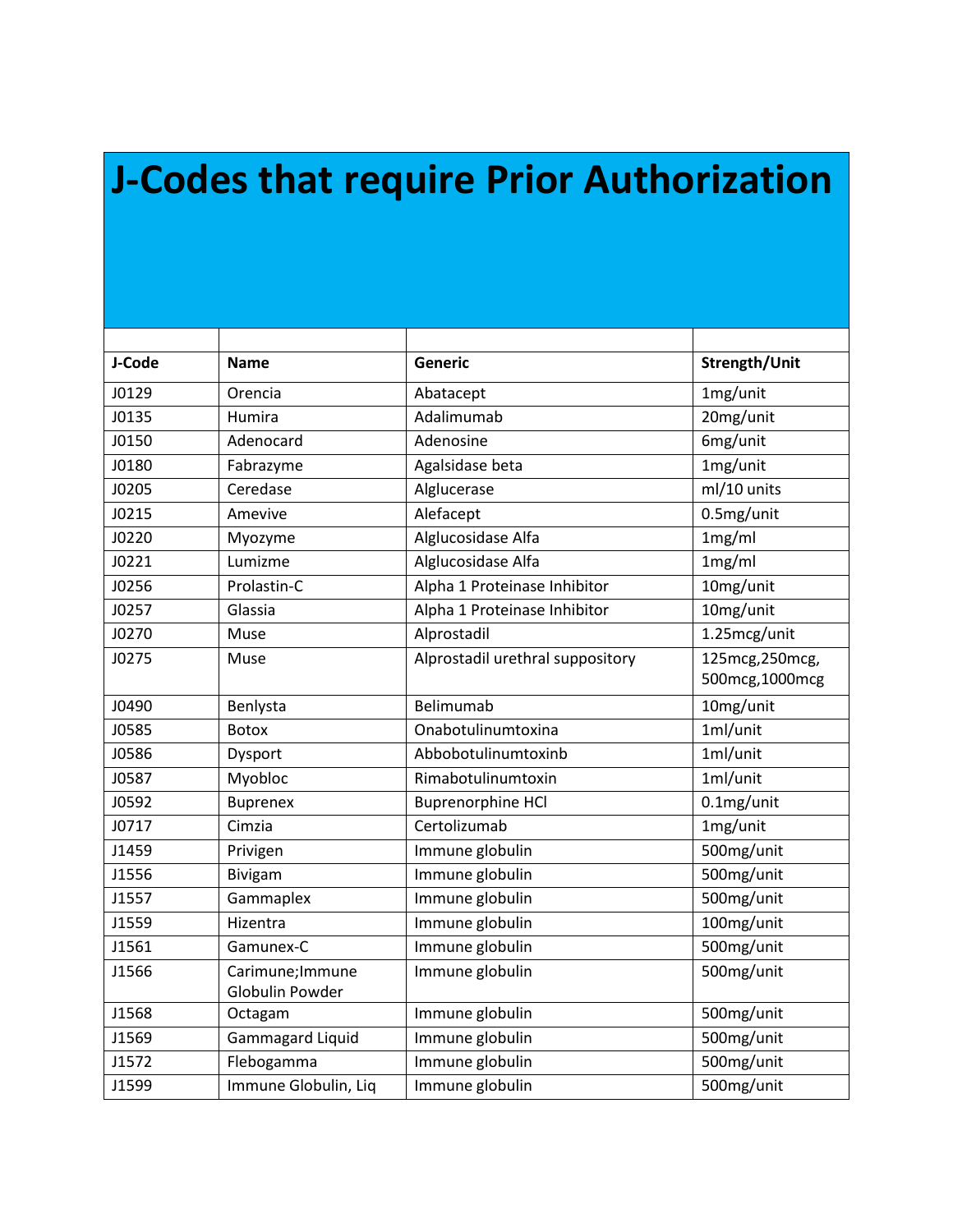| J1746 | Trogarzo                     | ibalizumab-uiyk                                                                       | 10mg/unit          |
|-------|------------------------------|---------------------------------------------------------------------------------------|--------------------|
| J2315 | Vivitrol                     | Naltrexone                                                                            | 1mg/unit           |
| J2323 | Tysabri                      | Natalizumab                                                                           | 1mg/unit           |
| J2357 | Xolair                       | Omalizumab                                                                            | 5mg/unit           |
| J2440 | Papaverine                   | papaverine                                                                            | 30mg/ml            |
| J2505 | Neulasta                     | Pegfilgrastim                                                                         | 6mg/unit           |
| J2760 | Phentolamine                 | phenotalmine                                                                          | 5mg/ml             |
| J3590 | HyQvia                       | Immune globulin                                                                       | n/a                |
| J1745 | Remicade                     | Infliximab                                                                            | 10mg/unit          |
| J3262 | Actemra                      | Tocilizumab                                                                           | 1mg/unit           |
| J3357 | Stelara; Simponi             | Ustekinumab / Golimumab                                                               | 1mg/unit           |
| J3490 | Misc.                        | Misc                                                                                  | ml/unit            |
| J3590 | Misc.                        | Misc                                                                                  | ml/unit            |
| J7639 | Pulmozyme                    | Dornase alfa                                                                          | 1mg/unit           |
| J7641 | Aerobid                      | Flunisolide (inh sol.)                                                                | 1mg/unit           |
| J7642 | Robinul                      | Glycopyrrolate (inh sol.)                                                             | mg/unit            |
| J7643 | Robinul; Cuvposa;<br>Glycate | Glycopyrrolate (inh sol.)                                                             | mg/unit            |
| J7659 | Isuprel                      | Isoproterenol Hcl                                                                     | mg/unit            |
| J7680 | Bricanyl                     | Terbutaline sulfate (inhalation sol)                                                  | mg/unit            |
| J7681 | <b>Brethine</b>              | Terbutaline sulfate (inhalation sol)                                                  | mg/unit            |
| J7683 | Azmacort                     | Triamcinolone (inhalation sol)                                                        | mg/unit            |
| J7684 | Azmacort                     | Triamcinolone (inhalation sol)                                                        | mg/unit            |
| J7685 | Tobi                         | Tobramycin (inhalation sol.)                                                          | 300mg/unit         |
| J7686 | Tyvaso; Remodulin            | Treprostinil                                                                          | 1.74 <sub>mg</sub> |
| J7181 |                              | INJECTION, FACTOR XIII A-SUBUNIT,<br>(RECOMBINANT), PER IU                            | per unit           |
| J7182 |                              | <b>INJECTION, FACTOR VIII</b><br>(ANTIHEMOPHILIC FACTOR,<br>RECOMBINANT), (NOVOEIGHT) | per unit           |
| J7183 |                              | INJECTION, VON WILLEBRAND FACTOR<br>COMPLEX (HUMAN), WILATE, 1 IU                     | per unit           |
| J7184 |                              | INJECTION, VON WILLEBRAND FACTOR<br>COMPLEX (HUMAN), WILATE, PER 100<br>IU            | per unit           |
| J7185 |                              | <b>INJECTION, FACTOR VIII</b><br>(ANTIHEMOPHILIC FACTOR,<br>RECOMBINANT) (XYNTHA)     | per unit           |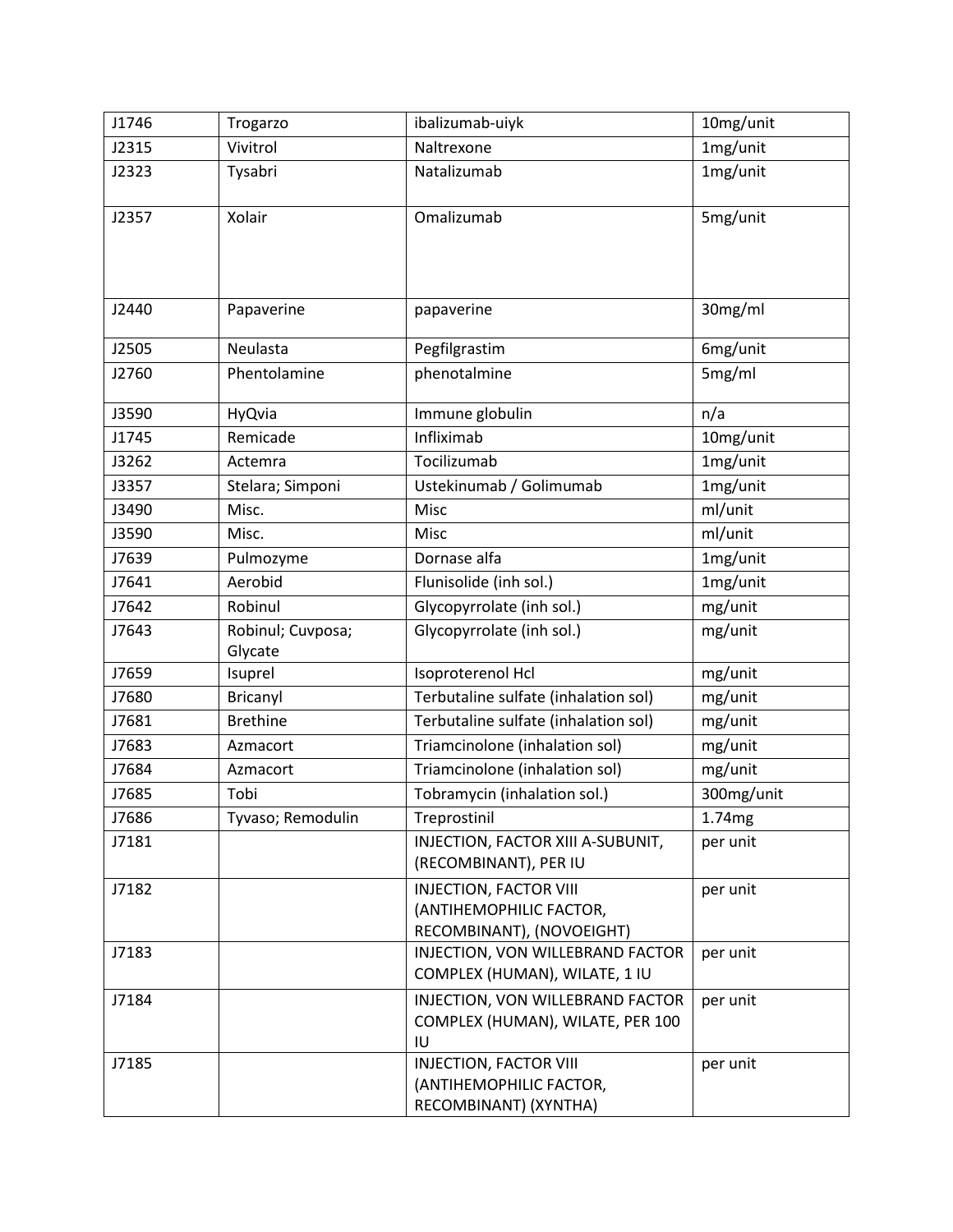| J7186 |                   | INJECTION, ANTIHEMPHILIC FACTOR<br>VIII/VON WILLEBRAND FACTOR | per unit   |
|-------|-------------------|---------------------------------------------------------------|------------|
|       |                   | <b>COMPLEX (HUMAN)</b>                                        |            |
| J7187 |                   | INJECTION, VON WILLEBRAND FACTOR                              | per unit   |
|       |                   | COMPLEX (HUMATE-P), PER IU                                    |            |
|       |                   | <b>VWF:RCO</b>                                                |            |
| J7189 |                   | <b>FACTOR VIIA (ANTIHEMPHILIC</b>                             | per unit   |
|       |                   | FACTOR, RECOMBINANT), PER 1                                   |            |
|       |                   | <b>MICROGRAM</b>                                              |            |
| J7190 |                   | <b>FACTOR VIII (ANTIHEMOPHILIC</b>                            | per unit   |
|       |                   | FACTOR, HUMAN) PER IU                                         |            |
| J7191 |                   | FACTOR VIII (ANTIHEMOPHILIC                                   | per unit   |
|       |                   | FACTOR (PORCINE)), PER IU                                     |            |
| J7192 |                   | <b>FACTOR VIII (ANTIHEMOPHILIC</b>                            | per unit   |
|       |                   | FACTOR, RECOMBINANT) PER IU, NOT                              |            |
|       |                   | <b>OTHERWISE SPECIFIED</b>                                    |            |
| J7193 |                   | FACTOR IX (ANTIHEMOPHILIC FACTOR,                             | per unit   |
|       |                   | PURIFIED, NON-RECOMBINANT) PER                                |            |
|       |                   | IU                                                            |            |
| J7194 |                   | FACTOR IX, COMPLEX, PER IU                                    | per unit   |
| J7195 |                   | <b>INJECTION, FACTOR IX</b>                                   | per unit   |
|       |                   | (ANTIHEMOPHILIC FACTOR,                                       |            |
|       |                   | RECOMBINANT) PER IU, NOT OTHER                                |            |
| J7196 |                   | INJECTION, ANTITHROMBIN                                       | per unit   |
|       |                   | RECOMBINANT, 50 IU                                            |            |
| J7198 |                   | ANTI-INHIBITOR, PER IU                                        | per unit   |
| J7199 |                   | HEMOPHILIA CLOTTING FACTOR, NOT                               | per unit   |
|       |                   | OTHERWISE CLASSIFIED                                          |            |
| J7200 |                   | INJECTION, FACTOR IX,                                         | per unit   |
|       |                   | (ANTIHEMOPHILIC FACTOR,                                       |            |
|       |                   | RECOMBINANT), PER IU                                          |            |
| J7201 |                   | INJECTION, FACTOR IX, FC FUSION                               | per unit   |
|       |                   | PROTEIN (RECOMBINANT), PER IU                                 |            |
| J7300 |                   | <b>INTRAUTERINE COPPER</b>                                    | n/a        |
|       |                   | <b>CONTRACEPTIVE</b>                                          |            |
| J7301 | <b>NORPLANT</b>   | LEVONORGESTREL-RELEASING                                      | 13.5 MG    |
|       |                   | INTRAUTERINE CONTRACEPTIVE                                    |            |
|       |                   | SYSTEM                                                        |            |
| J7302 | <b>MIRENA</b>     |                                                               | 52mg/unit  |
| J7307 | <b>IMPLANON</b>   | ETONOGESTREL (CONTRACEPTIVE)                                  | N/A        |
|       |                   | IMPLANT SYSTEM, INCLUDING                                     |            |
|       |                   | <b>IMPLANT AND SUPPLIES</b>                                   |            |
| J7308 | LEVULAN KERASTICK | AMINOLEVULINIC ACID HCL FOR                                   | 354mg/unit |
|       |                   | TOPICAL ADMINISTRATION, 20%,                                  |            |
|       |                   | SINGLE UNIT DOSAGE                                            |            |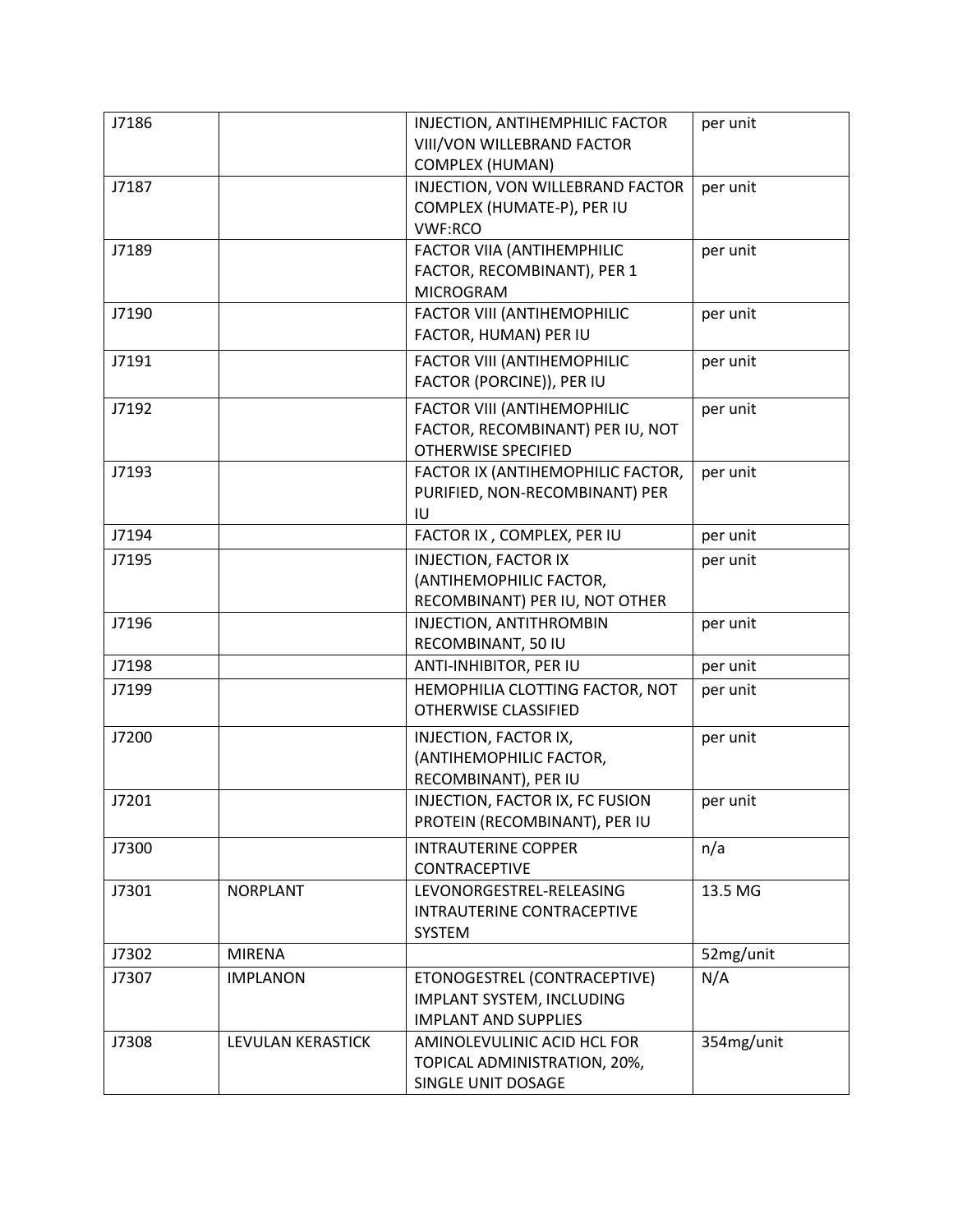| J7309 | <b>METVIXIA</b>      | METHYL AMINOLEVULINATE (MAL)                                    | 1gm/unit         |
|-------|----------------------|-----------------------------------------------------------------|------------------|
|       |                      | FOR TOPICAL ADMINISTRATION,                                     |                  |
|       |                      | 16.8%, 1 GRAM                                                   |                  |
| J7312 | <b>OZURDEX</b>       | INJECTION, DEXAMETHASONE,                                       | 0.1 <sub>M</sub> |
|       |                      | <b>INTRAVITREAL IMPLANT</b>                                     |                  |
| J7321 | Hyalgan; Supartz     | HYALURONAN OR DERIVATIVE,                                       | ml/unit          |
|       |                      | HYALGAN OR SUPARTZ, FOR INTRA-                                  |                  |
|       |                      | <b>ARTICULAR INJECTION</b>                                      |                  |
| J7323 | Euflexxa             | HYALURONAN OR DERIVATIVE,                                       | ml/unit          |
|       |                      | EUFLEXXA, FOR INTRA-ARTICULAR                                   |                  |
|       |                      | <b>INJECTION, PER DOSE</b>                                      |                  |
| J7324 | Orthovisc            | HYALURONAN OR DERIVATIVE,                                       | ml/unit          |
|       |                      | ORTHOVISC, FOR INTRA-ARTICULAR                                  |                  |
|       |                      | <b>INJECTION, PER DOSE</b>                                      |                  |
| J7325 | Synvisc; Synvisc One | HYALURONAN OR DERIVATIVE,<br>SYNVISC OR SYNVISC-ONE, FOR INTRA- | mg/unit          |
|       |                      | <b>ARTICULAR INJECTION</b>                                      |                  |
| J7326 | Gel-One              | HYALURONAN OR DERIVATIVE, GEL-                                  | ml/unit          |
|       |                      | ONE, FOR INTRA-ARTICULAR                                        |                  |
|       |                      | <b>INJECTION, PER DOSE</b>                                      |                  |
| J7327 |                      | Hyaluronan or derivative, monovisc,                             | ml/unit          |
|       |                      | for intra-articular injection, per dose                         |                  |
| J7335 | <b>CAPSAICIN</b>     |                                                                 | 10 sq cm/unit    |
| J7336 |                      | Capsaicin 8% patch, per square                                  | sq cm/unit       |
|       |                      | centimeter                                                      |                  |
| J7342 |                      | ciprofloxacin otic suspension                                   | 6mg/unit         |
| J7343 | <b>DERMAL AND</b>    |                                                                 | n/a              |
|       | EPIDERMAL            |                                                                 |                  |
| J7346 | <b>DERMAL</b>        |                                                                 | n/a              |
| J7511 | <b>ATGAM</b>         | Lymphocyte immune globulin,                                     | 25 MG            |
|       |                      | antithymocyte globulin, rabbit,                                 |                  |
|       |                      | parenteral,                                                     |                  |
| J7515 | <b>NEORAL</b>        | Cyclosporine, oral,                                             | 25 MG            |
| J7516 | SANDIMMUNE           | Cyclosporin, parenteral                                         | 250mg/unit       |
| J7517 | <b>CELLCEPT</b>      | Mycophenolate mofetil, oral                                     | 250 MG           |
| J7518 | <b>MYFORTIC</b>      | Mycophenolic acid, oral                                         | 180 MG           |
| J7520 | RAPAMUNE             | Sirolimus, oral                                                 | 1 MG             |
| J7525 | PROGRAF              | Tacrolimus, parenteral                                          | 5 MG             |
| J7527 | <b>AFINITOR</b>      | Everolimus, oral                                                | 0.25 MG          |
| J7599 |                      | Immunosuppressive drug, not                                     | n/a              |
|       |                      | otherwise classified                                            |                  |
| J7607 | <b>XOPENEX</b>       | Levalbuterol, inhalation solution,                              | 0.5mg/unit       |
|       |                      | compounded product, administered                                |                  |
|       |                      | through                                                         |                  |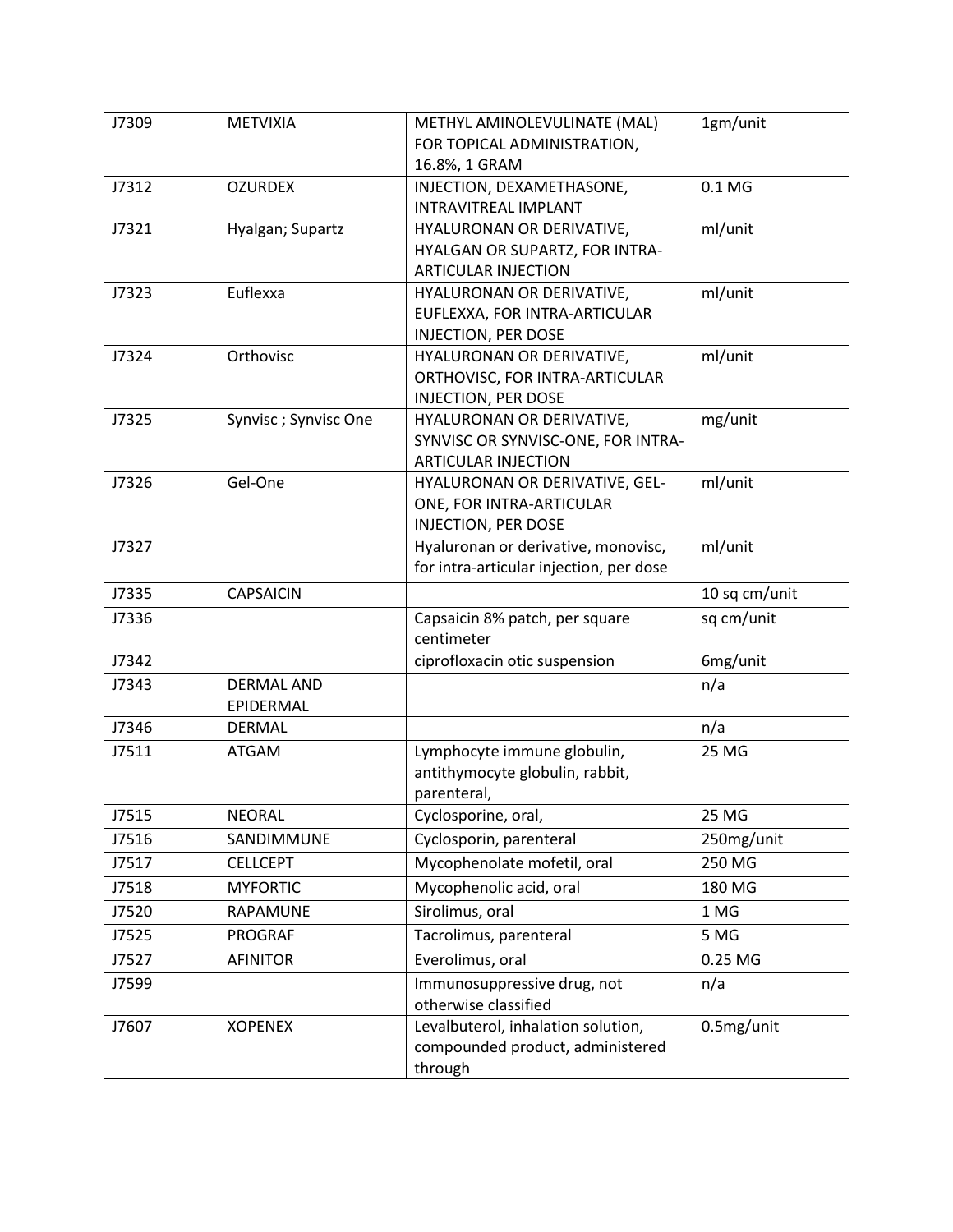| J7609 |                          | Albuterol, inhalation solution,<br>compounded product, administered   | 1mg/unit          |
|-------|--------------------------|-----------------------------------------------------------------------|-------------------|
|       |                          | through dm                                                            |                   |
| J7610 |                          | Albuterol, inhalation solution,                                       | 1mg/unit          |
|       |                          | compounded product, administered                                      |                   |
|       |                          | through dm                                                            |                   |
| J7622 |                          | Beclomethasone, inhalation solution,                                  | mg/unit           |
|       |                          | compounded product                                                    |                   |
| J7624 |                          | Betamethasone, inhalation solution,<br>compounded product             | mg/unit           |
|       |                          |                                                                       |                   |
| J7626 |                          | Budesonide, inhalation solution, fda-<br>approved final product, non- | 0.5mg/unit        |
|       |                          | compounded                                                            |                   |
| J7629 |                          | Bitolterol mesylate, inhalation                                       | mg/unit           |
|       |                          | solution, compounded product                                          |                   |
| J7633 |                          | Budesonide, inhalation solution, fda-                                 | 0.25mg/unit       |
|       |                          | approved final product, non-                                          |                   |
|       |                          | compounded                                                            |                   |
| J7634 |                          | Budesonide, inhalation solution,                                      | 0.25mg/unit       |
|       |                          | compounded product                                                    |                   |
| J7635 |                          | Atropine, inhalation solution,<br>compounded product, administered    | mg/unit           |
|       |                          | through dme                                                           |                   |
| J7636 |                          | Atropine, inhalation solution,                                        | mg/unit           |
|       |                          | compounded product, administered                                      |                   |
|       |                          | through dme                                                           |                   |
| J7637 |                          | Dexamethasone, inhalation solution,                                   | mg/unit           |
|       |                          | compounded product                                                    |                   |
| J7638 |                          | Dexamethasone, inhalation solution,                                   | mg/unit           |
|       |                          | compounded product                                                    |                   |
| J8510 | <b>Busulfex; Myleran</b> | <b>Busulfan</b>                                                       | 1mg/unit          |
| J8515 | Xeloda                   | Cabergoline                                                           | 0.25mg            |
| J8520 | Xeloda                   | Capecitabine                                                          | 150 <sub>mg</sub> |
| J8521 | Xeloda                   | Capecitabine                                                          | 500mg/unit        |
| J8560 | Toposar; Etopophos       | Etoposide                                                             | 50mg/unit         |
| J8562 | Fludara                  | Fludarabine phosphate                                                 | mg/ml             |
| J8597 | Antiemetic Drug, oral,   |                                                                       | n/a               |
|       | misc                     |                                                                       |                   |
| J8600 | Alkeran                  | Melphalan                                                             | 2mg/unit          |
| J8650 | Cesamet                  | Nabilone                                                              | 1mg/unit          |
| J8700 | Temodar                  | Temozolomide                                                          | 1mg/unit          |
| J8999 | Prescription drug, oral, |                                                                       | as requested      |
|       | chemotherapeutic         |                                                                       |                   |
|       | (misc)                   |                                                                       |                   |